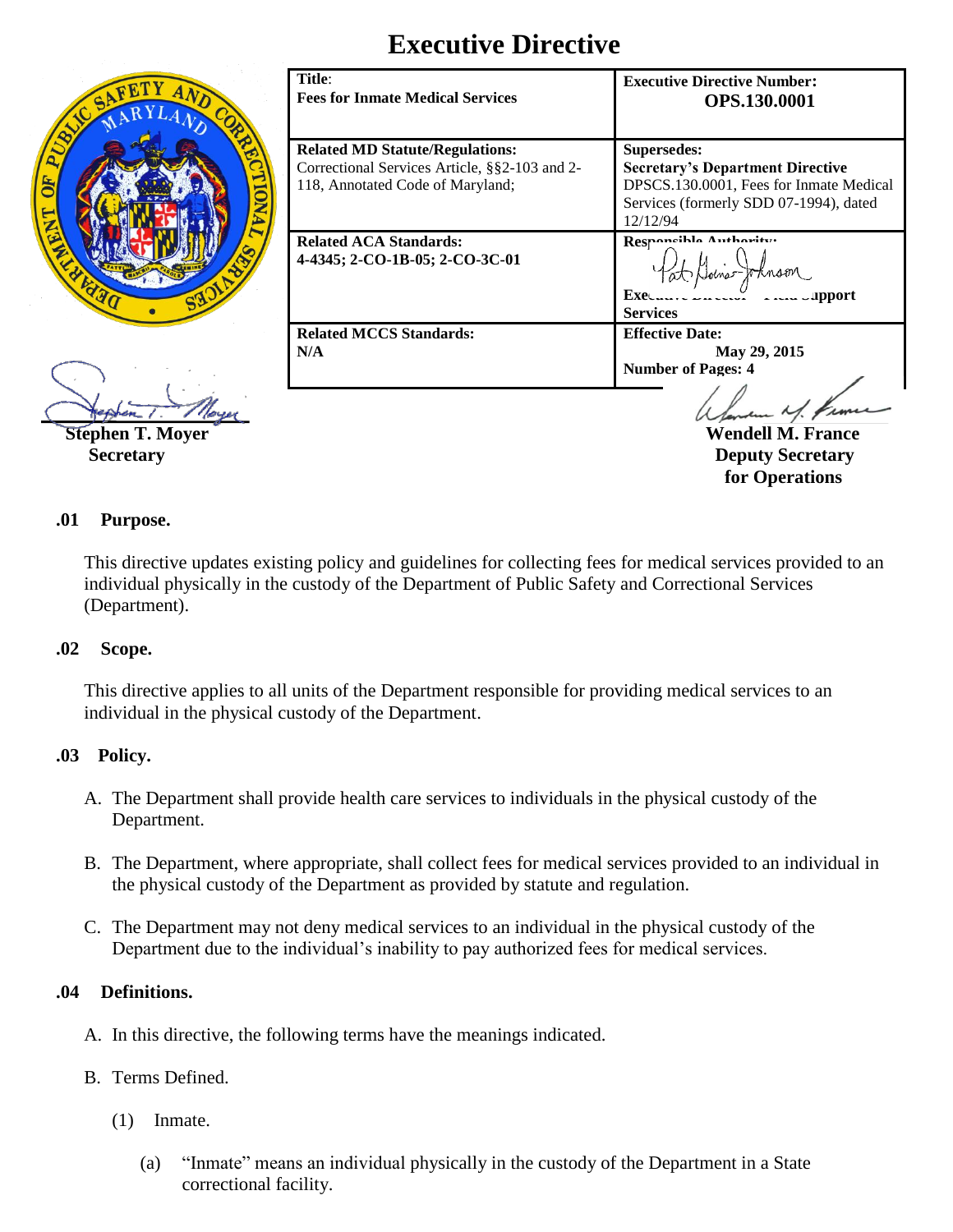- (b) "Inmate" includes an individual in the physical custody of the Department referred to as a detainee or resident.
- (2) "Medical co-pay" means compensation collected from an inmate in a State Correctional facility for medical services provided to the inmate.

# **.05 Responsibility/Procedure.**

- A. Except for provisions under §B of this directive, the Department may assess a reasonable fee (medical co-pay) for each visit by an inmate to a medical unit, licensed medical or mental health care provider, dentist, or optometrist for the purpose of receiving health care services.
	- (1) Correctional Services Article, §2-118, Annotated Code of Maryland permits a maximum of \$4 (U.S. currency) to be assessed for this purpose.
	- (2) The Department currently assesses \$2.00 (U.S. Currency) for this purpose.
- B. An inmate may not be assessed a medical co-pay for health care services that are:
	- (1) Required as part of the process when an inmate is received at a correctional facility;
	- (2) Health assessments or screening conducted as part of the process for:
		- (a) Receiving an inmate at a correctional facility;
		- (b) Inmate transfers;
		- (c) Periodic health status updates;
		- (d) Fitness to perform work assignments; or
		- (e) Release from the facility;
	- (3) Due to a referral made by a nurse or physician's assistant employed by or under contract to the Department to provide medical services to an inmate;
	- (4) Provided as follow-up or continuing care related to a previous service initiated by a licensed health care professional employed by or under contract to the Department;
	- (5) Required in connection with necessary treatment, such as emergency services;
	- (6) For care requiring admission to a Department infirmary;
	- (7) For chronic care as established under the Department's chronic care protocols;
	- (8) Medical services provided by a hospital;
	- (9) Secondary services such as diagnostic tests;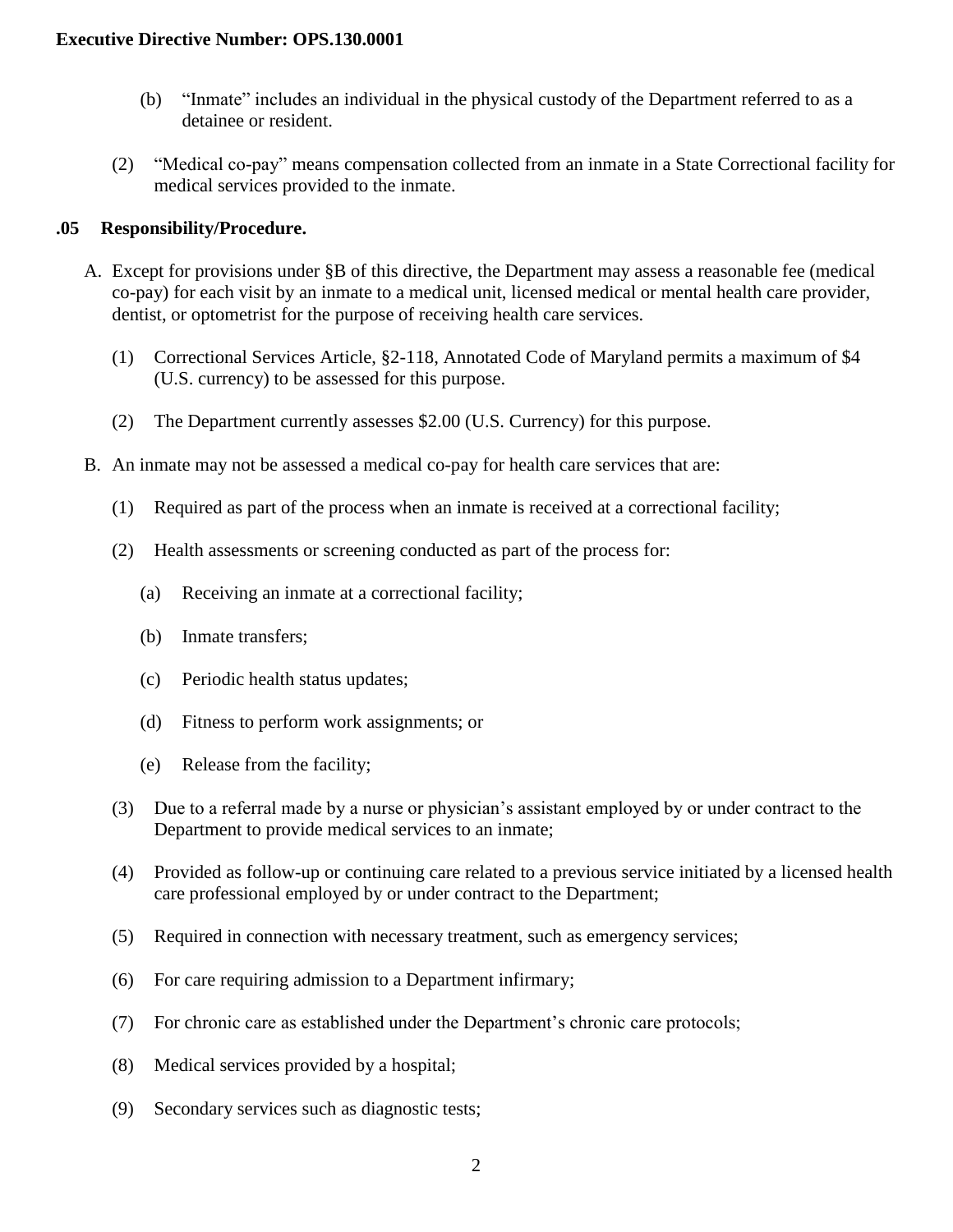#### **Executive Directive Number: OPS.130.0001**

- (10) Provided at the direction of a licensed medical or mental health care professional employed by or under contract to the Department; or
- (11) Provided in connection with an investigation of sexual abuse as defined under the federal standards authorized by the Prison Rape Elimination Act (PREA).
- C. Documenting and Collecting Inmate Medical Co-Pay.
	- (1) Each week the health care representative responsible for maintaining an inmate's health record shall:
		- (a) For each inmate receiving health care services during the preceding week, identify health care services received by the inmate that are eligible for medical co-pay;
		- (b) Complete a list for each inmate recording each service that is eligible for medical co-payment received by the inmate;
		- (c) After completing the list of services under  $\S.05C(1)(b)$  of this directive, verify that the inmate named on the list is the inmate who received the listed services;
		- (d) Present or have the list presented to the named inmate and request the inmate sign the list indicating that the services were received;
		- (e) If the inmate refuses to sign the list, the individual presenting the list for signature shall record "Refused to Sign" in the space for the inmate's signature and sign and date the list; and
		- (f) Once the list is signed, either by the inmate or individual presenting the list for signature because the inmate refused to sign, the list shall be distributed as follows:
			- (i) Original Facility fiscal officer;
			- (ii) Copy Health care contractor; and
			- (iii) Copy Director, Contract Administrator.
	- (2) Upon receipt of a list of medical services eligible for medical co-pay under  $\S.05C(1)(f)$  of this directive, the facility fiscal officer shall:
		- (a) Verify the list accurately reflects medical services eligible for medical co-pay;
		- (b) If errors are noted on the list:
			- (i) Work with the medical contractor to amend the list;
			- (ii) Have an amended list verified by signature as required under  $\S.05C(1)(d)$  or (e) of this directive; and
			- (iii) Distribute the amended list as required under  $\S.05C(1)(f)$  of this directive;